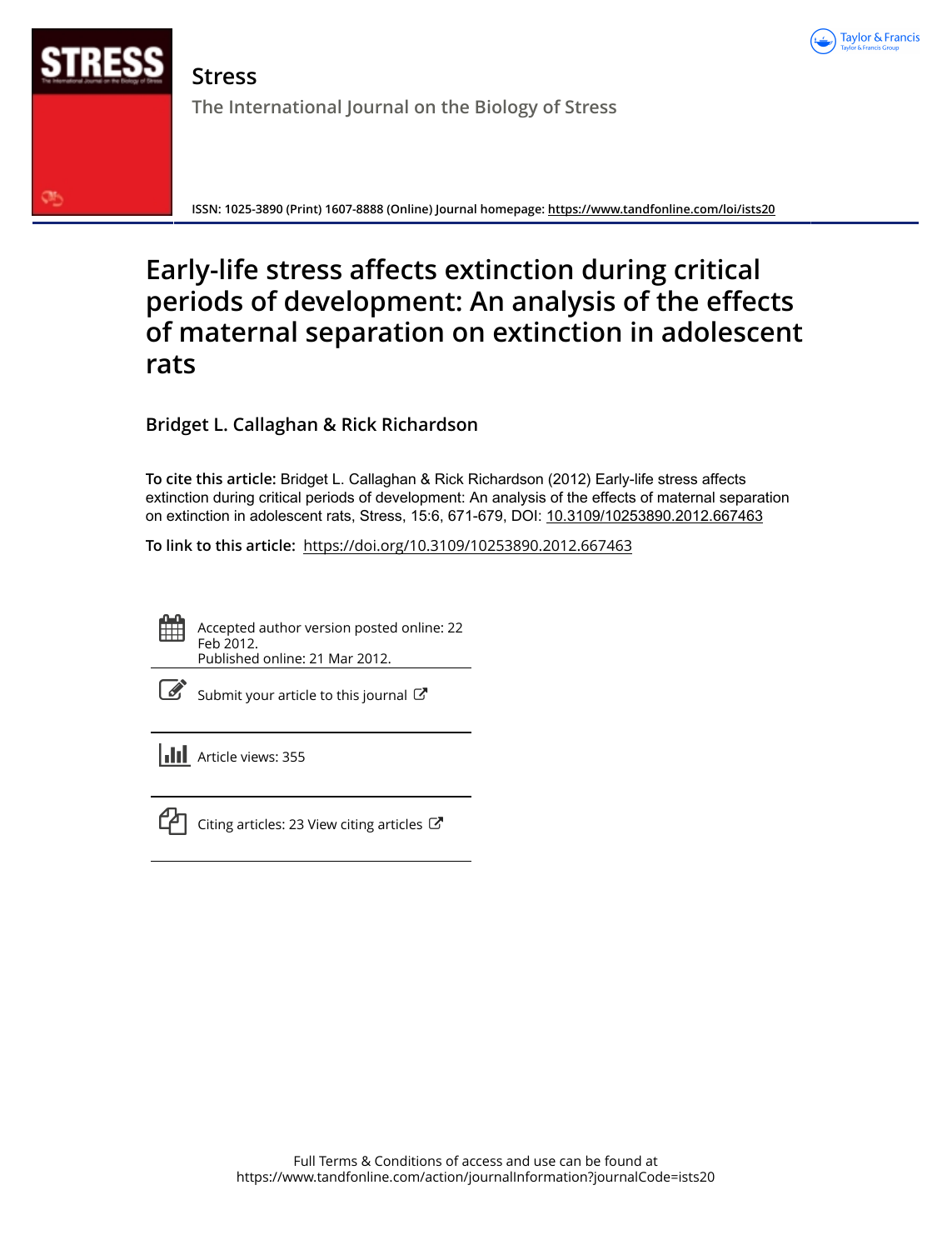# Early-life stress affects extinction during critical periods of development: An analysis of the effects of maternal separation on extinction in adolescent rats

# BRIDGET L. CALLAGHAN & RICK RICHARDSON

School of Psychology, The University of New South Wales, Sydney, New South Wales, Australia

(Received 25 September 2011; revised 24 January 2012; accepted 25 January 2012)

#### Abstract

Adolescence is a period of heightened susceptibility to anxiety disorders, yet we have little experimental evidence on what factors may lead to psychopathology in adolescence. Preclinical models of extinction are commonly used to study the treatment of anxiety symptoms. Interestingly, recent research has shown that there are fundamental changes in the process of extinction across development, which may have implications for our understanding of psychopathology across the lifespan. Specifically, this research shows that the process of extinction parallels the nonlinear function of prefrontal cortex development, such that extinction behaviour is similar in juvenile and adult rats, but involves different processes in infancy and adolescence (periods of rapid growth and pruning, respectively). Our previous studies have shown that early-life stress accelerates the transition between infant and juvenile extinction systems. In the current series of experiments, we examined whether the same early-life stress, maternal separation (MS), would lead to an earlier transition between the juvenile and adolescent extinction systems, and between the adolescent and adult extinction systems. We show that MS adolescent rats exhibit more adult-like extinction behaviour, and that adolescent-like extinction emerges earlier in development (i.e. in preadolescent rats). These results may have important implications for the understanding and treatment of anxiety symptoms in adolescent populations.

Keywords: Adolescent rat, extinction, fear conditioning, maternal separation, stress

### Introduction

Adolescence is a period of heightened susceptibility to anxiety disorders and other mental health problems; as many as half of all mental health disorders first emerge in the adolescent period (Kessler et al. 2005). This surge in the onset of mental health problems has prompted an increasing interest in the adolescent years as a critical period for mental health treatment and intervention. Yet, despite this increasing interest, most current research continues to focus on understanding and treating anxiety disorders in adults. Unfortunately, we still know very little about how anxiety disorders emerge and how they can be treated early in life (Pine et al. 2009). Importantly, recent preclinical research has begun to document substantive developmental differences in the processes by which fear is inhibited, findings that may have important implications for the

understanding and treatment of anxiety disorders across the lifespan.

The development and treatment of anxiety disorders can be modelled in rats using the processes of Pavlovian fear conditioning and extinction, respectively. In a typical fear conditioning procedure, a rat is presented with pairings of an initially neutral conditioned stimulus (CS) and an aversive unconditioned stimulus (US). Following such pairings, the animal forms an association between these two stimuli and begins to exhibit fear responses to the CS. After conditioning, however, the fear elicited by that CS can be inhibited through the process of extinction, whereby the CS is repeatedly presented without the US. During extinction, the animals' fear responses to the CS progressively decrease, and it is thought that this involves the development of a new inhibitory association between

Correspondence: B. L. Callaghan, School of Psychology, The University of New South Wales, Sydney 2052, Australia. Tel: + 61 2 9385 3526. Fax:  $+ 61-2-9385 3641$ . E-mail: b.callaghan@unsw.edu.au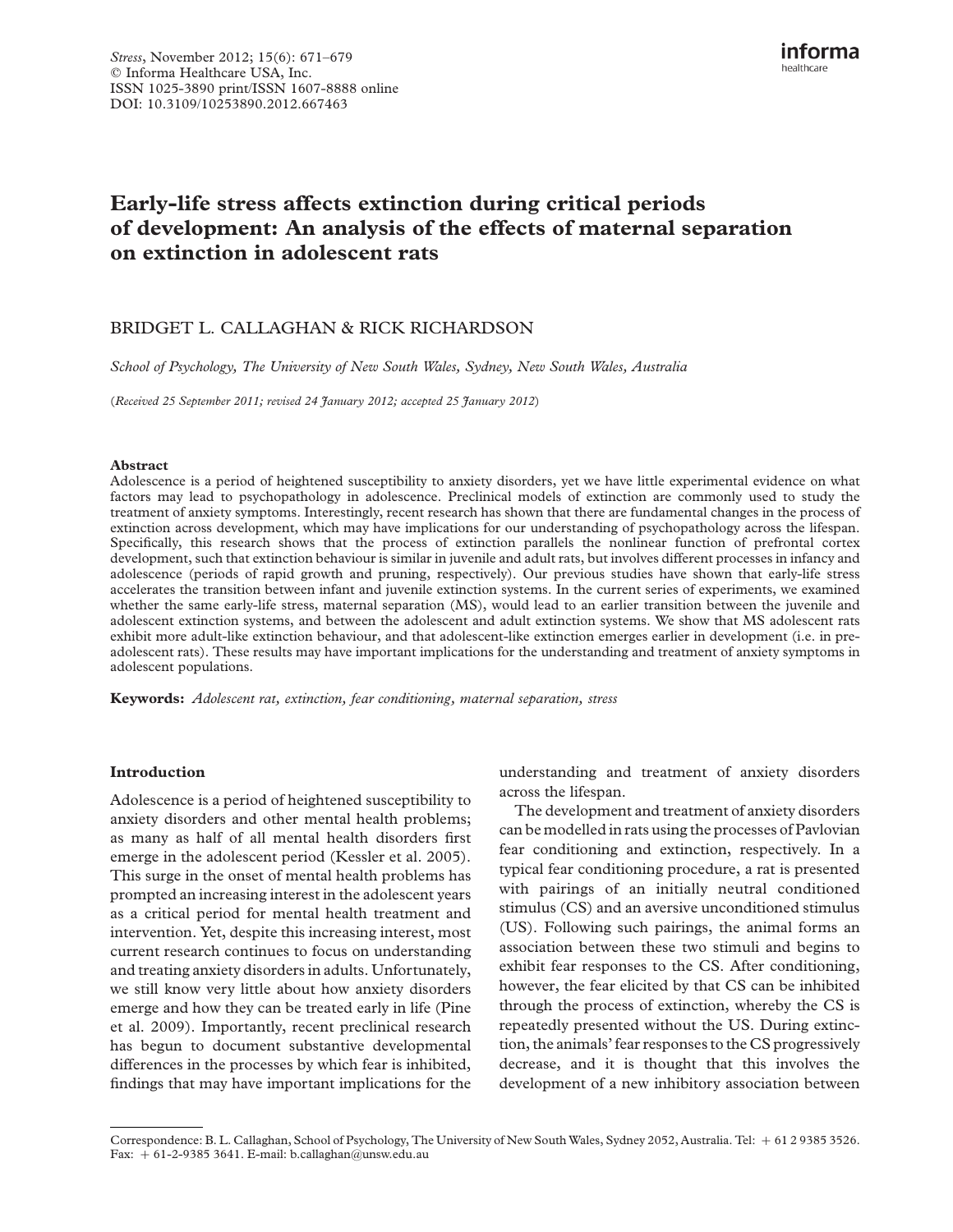the CS and US (Bouton 1993). The process of extinction is widely accepted as the basis for exposurebased therapies (e.g. Rothbaum and Davis 2003; Delgado et al. 2006). Interestingly, recent research has shown that there are fundamental changes in the process of extinction across development which parallel maturational changes in cortical control networks of the brain, namely the prefrontal cortex (PFC). The PFC has a protracted development and matures in a nonlinear function, first increasing in size across childhood then dipping dramatically in volume during the adolescent period before again increasing and stabilising post-adolescence (Shaw et al. 2008). Considering this developmental profile, it is not surprising that extinction behaviour in pre-adolescent (juvenile) and adult rats involves similar behavioural and neural mechanisms. Specifically, in postnatal day (P) 24 (juvenile) and  $P70 +$  (adult) rats, extinction is context dependent as shown by the return of fear following a change in the physical context (Bouton 1993; Kim and Richardson 2007a,b). In addition, the infralimbic prefrontal cortex (ilPFC) is critically involved in extinction at these ages (Morgan et al. 1993; Quirk et al. 2000; Kim et al. 2009). However, extinction is fundamentally different at an earlier period of development. Specifically, it has been shown that P17 (infant) rats do not require ilPFC activity to inhibit their fear responses during extinction (Kim et al. 2009). Further, in animals this age-learned fear is extinguished in a way that reduces the likelihood of relapse. In other words, after extinction at P17, rats were shown to exhibit a loss of fear which was not recovered by a change in the context (Kim and Richardson 2007a,b; Yap and Richardson 2007; also see Gogolla et al. 2009 for a similar study with mice). Hence, it has been suggested that a qualitative change in extinction takes place between the infant and juvenile periods of development, represented by the increasing involvement of the ilPFC in extinction learning and the emergence of relapse behaviours (Kim and Richardson 2010).

During adolescence, the PFC undergoes a high degree of pruning and reorganisation (Cunningham et al. 2002; Shaw et al. 2008), which has functional consequences for the extinction of learned fear. Specifically, while postnatal day (P) 35 (adolescent) rats were shown to exhibit similar learning about a CS as juvenile and adult rats, and were equally apt in extinguishing their fear responses to that CS, they were markedly impaired in the retention of the extinction memory (McCallum et al. 2010; Kim et al. 2011). That is, while 30 extinction trials were sufficient to produce good retention of extinction training in juvenile and adult rats, adolescents required twice the amount of extinction training (60 trials) to show good extinction retention the following day. In addition, while ilPFC activity was increased following 30 extinction training trials in juvenile and adult rats, ilPFC activity was not increased following this amount of extinction training in adolescents (Kim et al. 2011). However, adolescent rats did exhibit increased ilPFC activity when administered double the amount of extinction training (Kim et al. 2011). Hence, it would appear that during adolescence, PFC involvement in extinction is dramatically reduced resulting in the return of fear just 24 h later.

Taken together, these data clearly show that there are dynamic changes, both behaviourally and neurally, in the process of extinction. The development of effective exposure-based treatments for anxiety disorders during childhood and adolescence will require a greater understanding of these changes. It should also be noted that periods of rapid brain growth are often windows of vulnerability for environmental input and alteration of underlying neural systems and behaviour (e.g. Lupien et al. 2009). Considering the protracted development of the PFC, it is possible that alterations in the postnatal environment could affect the maturation of this structure, perhaps altering the normal changes in extinction which take place across development. Indeed, in previous research, we found that early-life adversity, in the form of postnatal maternal separation (MS), accelerated the transition between infant-like extinction and adult-like extinction in the P17 rat (Callaghan and Richardson 2011). In that study, rats were separated from their mother for 3 h per day across postnatal days 2–14 or were left with their mother for the same period of time. It was shown that those rats that were separated made an early transition between the infant-like, relapse-resistant, extinction system and the adult-like, relapse-prone, extinction system. In other words, infant rats that were MS early in life showed increased relapse behaviours characteristic of juvenile and adult standard-reared (SR) rats. In addition, these maternally-separated rats used a neurotransmitter [gamma-Aminobutyric acid (GABA)] that is not involved in the infant extinction system but is involved in the adult extinction system. These findings were interpreted as suggestive evidence that stress in the early postnatal environment altered the developmental trajectory of the PFC, leading to an early transition between the infant -and adult-like extinction systems. In the current study, we examined whether MS during the same postnatal period would have any effect on extinction during adolescence. Given that early-life stress caused an earlier transition from the infant- to the adult-like extinction system, we predicted that it would also cause an earlier transition into, and early emergence out of, the adolescent extinction system.

# Materials and methods

#### Animals

The experiments were carried out in accordance with the principles of animal care and use outlined in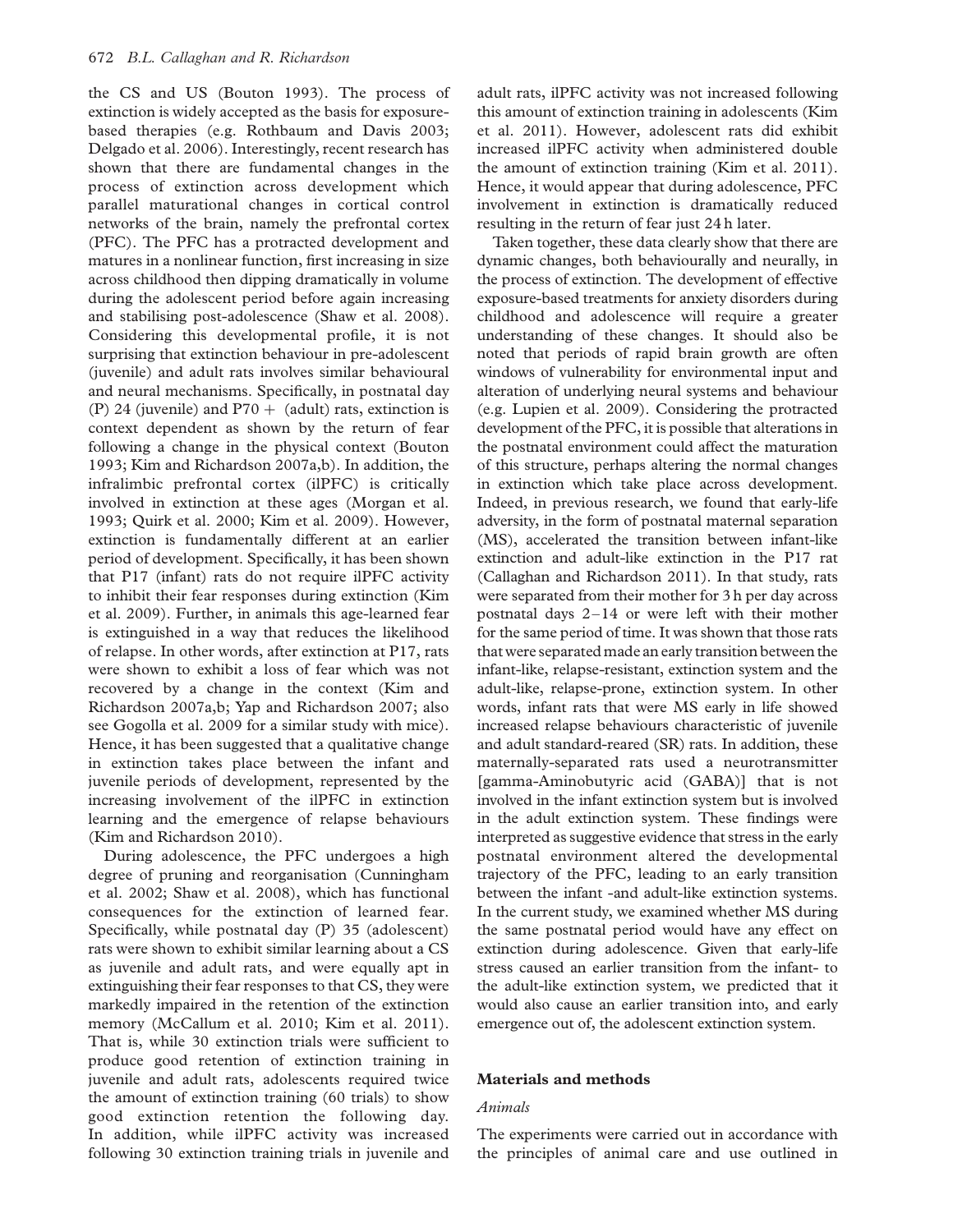Australian Code of Practice for the Care and Use of Animals for Scientific Purposes (7th ed., 2004), and all procedures were approved by the Animal Care and Ethics Committee at The University of New South Wales. Experimentally naive Sprague-Dawley-derived rats, bred and housed at the School of Psychology, The University of New South Wales, were used. Before weaning, rats were housed with their mother and littermates in plastic boxes  $(24.5 \text{-cm} \cdot \log \times 37 \text{-cm} \cdot$ wide  $\times$  27-cm high) covered by a wire lid. At postnatal day (P)  $21(\pm 1)$ , male rats that had been exposed to the same rearing condition (i.e. MS or SR) were weaned and housed in groups of eight and were maintained on a 12-h light-dark cycle (lights on at 07:00 h) with food and water available *ad libitum*. All experiments began when rats were in the pre-adolescent (P27) or adolescent period (P30-35). Only males were used, and no more than one rat per litter was used per group.

#### Maternal separation

In all experiments, rats were either exposed to MS or SR. During MS (P2-14), all pups were removed from the home cage, weighed and then placed in an incubator for 3 h (starting between 09:00 h and 12:00 h). The ambient temperature of the incubator was set at  $28^{\circ}$ C each day of separation (with daily variability ranging between  $27^{\circ}$ C and  $30^{\circ}$ C). Three cm of bedding was placed in the incubator so that animals could behaviourally thermoregulate as necessary. SR animals were briefly removed from the homecage and weighed every day during the MS period (i.e. from P2 to 14). Using this procedure, we do not see any differences in weight between the MS and SR rats at the end of the separation period (i.e. at P14; see Callaghan and Richardson 2011).

#### Apparatus

In all experiments, fear conditioning occurred in one context (A) and extinction training occurred in a different context (B). In Experiments 1 and 3, testing took place in the extinction context, whereas in Experiment 2 testing took place in either the conditioning or the extinction context. Context A was a set of two identical chambers that were rectangular  $(13.5-cm \text{ long} \times 9-cm \text{ wide} \times 9-cm$ high), with the front wall, rear wall and ceiling made of clear Plexiglas. The floor and side walls consisted of stainless steel rods set 1 cm apart. Two high-frequency speakers were located 8 cm from either side of the chamber. A custom built constant current shock generator could deliver shock to the floor of each chamber as required. Each chamber was housed within a separate wood cabinet so that external noise and visual stimulation were minimised. A red lightemitting diode (LED) located within the camera mount was the sole source of illumination in these chambers. A low, constant background noise (50 dB, measured by a TENMA sound level meter, Type 72 –860) was produced by ventilation fans located within the cabinet. These chambers were wiped clean with tap water after each session. Context B was a set of two identical chambers that were rectangular (30-cm long  $\times$  30-cm wide  $\times$  23-cm high) and wholly made of Plexiglas, with the exception of the grid floor which was the same as in context A. All the walls were transparent, except for the two side walls that consisted of vertical black and white stripes (each 5-cm wide). Two high-frequency speakers were mounted on the ceiling of each of these chambers which were housed in separate wood cabinets so that external noise and visual stimulation were minimised. A white LED and a red LED located within the camera mount were the sole sources of illumination in these chambers. A low constant background noise (50 dB) was produced by the ventilation fans in the cabinet. Thus, the two sets of contexts differed primarily in their size and their visual features. The CS was a white noise; noise level in the chamber was increased by 8 dB when the CS was presented. A computer controlled all presentations of the CS and the footshock US. The software and hardware used were custom developed at The University of New South Wales.

# Behavioural procedures

On day 1, animals were placed in context A, and after a 2-min adaptation period, a white noise CS was presented for  $10 s$ . The shock US  $(0.6 mA, 1 s)$  was administered during the last second of the CS. Three pairings of the CS and the US were given. The inter-trial interval (ITI) ranged from 85 to 135 s with a mean of 110 s. Thirty to sixty seconds after the last pairing, rats were returned to their home cages. On day 2, the animals were placed in context B and, after a 2-min adaptation period, presented with 30 non-reinforced presentations of the 10 s CS with a 10 s ITI. No shock was given during extinction. The extinction session was 12 min in duration, and 30–60 s after the last CS presentation animals were returned to their home cages. The following day, at test, the animals were placed in context A or B and their baseline level of freezing in the absence of the CS was recorded for 1 min. The CS was then presented and freezing was recorded for 2 min. No shock was given during test. All extinction and test sessions were recorded for later scoring.

#### Statistical analyses

The measure of learned fear in all experiments was the amount of CS-elicited freezing, which was defined as the absence of all movement except that required for respiration (Fanselow 1980). Freezing was scored by a time sampling procedure whereby each rat was scored every 3 s as freezing or not. These observations were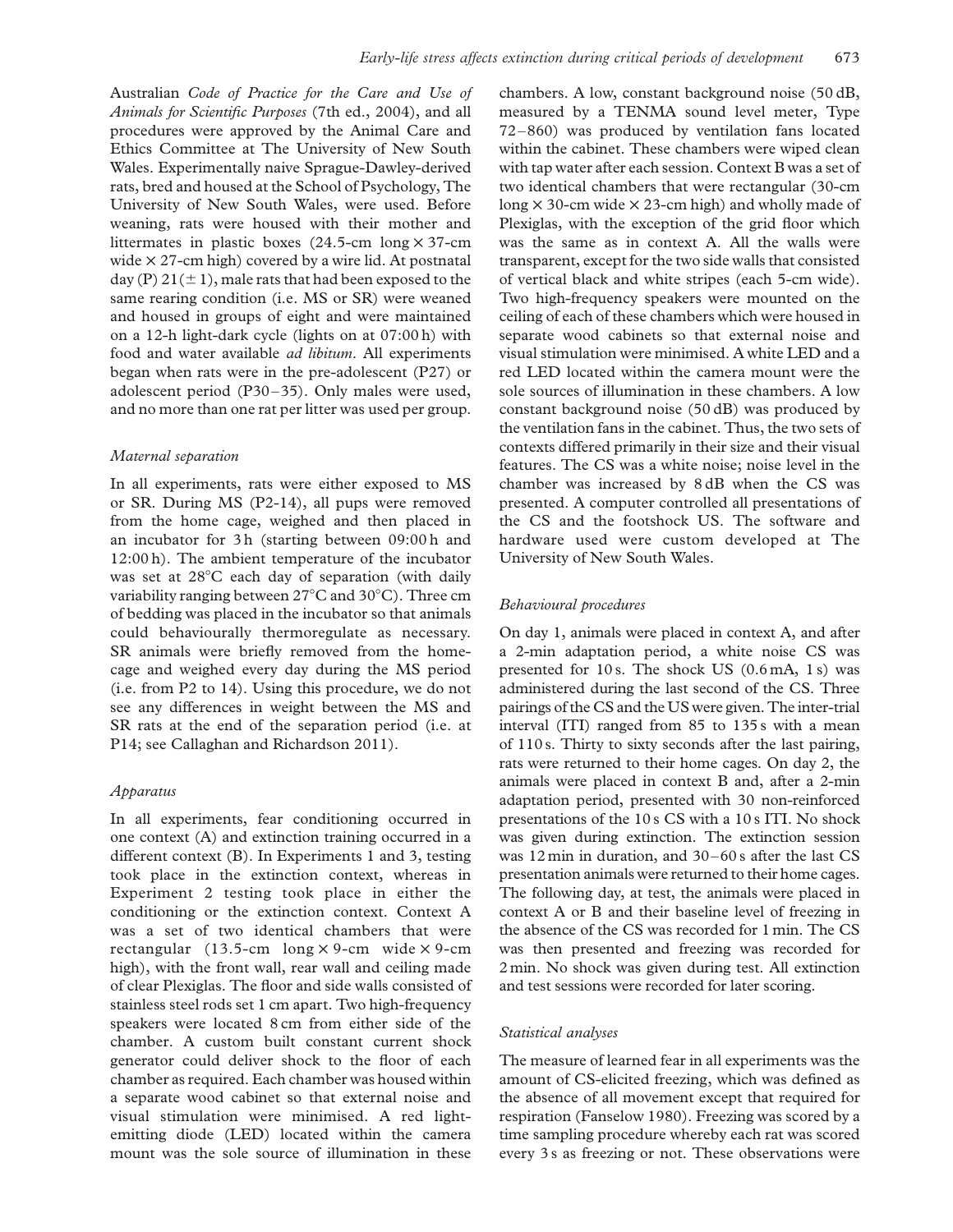then converted into a percentage score to indicate the proportion of total observations scored as freezing. A scorer blind to experimental group cross-scored approximately 30% of the rats tested in each experiment; the correlation between scorers was high in all cases (smallest  $r = 0.95$ ). Extinction data were analysed using a mixed-design ANOVA and test data were analysed using independent samples *t*-tests. Whenever a mixed-design ANOVA was used, if the assumption of sphericity was violated, then Greenhouse-Geisser-adjusted  $p$  values and nominal  $df$  are reported. For all analyses, a  $p$  value of  $< 0.05$  was considered statistically significant. In all experiments, rats that were statistical outliers at test (i.e.  $>2.5$  SD away from the group mean) were excluded from analysis. Using this criterion, two exclusions were made from Experiment 3: one rat from group MS and one rat from group SR. No exclusions were made in Experiment 1 or 2. Across all experiments, baseline freezing at extinction and test was low, and there were no between-group differences in baseline freezing within any of the experiments, all  $p > 0.09$ .

#### Results

# Experiment 1: MS results in adult-like extinction learning during adolescence

The aim of Experiment 1 was to determine whether MS would affect the retention of extinction learning in adolescent animals. Rats were between the ages of P30 and P35 at the start of the experiment. CS-elicited freezing during the five blocks of extinction training (each block comprising six CSs) is presented in Figure 1(a). As can be seen, freezing decreased across blocks,  $F_{4,76} = 45.48, p < 0.0001$ . There was no main effect of rearing condition and no rearing condition by extinction block interaction, largest  $F_{(4,76)} = 1.63$ ,  $p = 0.19$ . Hence, rearing condition did not affect level of conditioned fear or the rate of extinction learning. Rearing condition did, however, affect freezing at test. While the SR rats exhibited substantial return of fear, like what has been previously reported in adolescent rats (see McCallum et al. 2010; Kim et al. 2011), MS rats exhibited significantly lower levels of CS-elicited freezing  $(t_{19} = -2.72, p < 0.05;$  see Figure 1(b)). These data show that, although MS and SR rats displayed similar levels of learning during conditioning and extinction, MS rats were significantly better at retaining extinction across a 24-h period.

# Experiment 2: MS adolescent rats exhibit renewal of fear

In Experiment 1, adolescent MS rats exhibited a more adult-like pattern of extinction than did SR rats of the same age. That is, while we replicated the recent finding that SR adolescent rats exhibit impaired retention of extinction (McCallum et al. 2010;



Figure 1. (a) Mean  $(\pm$  SEM) levels of CS-elicited freezing during five blocks (six CS presentations in each block) of extinction training in MS (open circles;  $n = 11$ ) and SR (closed squares,  $n = 10$ ) adolescent rats. Regardless of rearing condition, rats showed high levels of freezing at the start of extinction that decreased across blocks. (b) Mean  $(\pm$  SEM) levels of baseline (white bars) and CS-elicited (black bars) freezing in MS and SR rats at test. \* indicates a significant difference in CS-elicited freezing between groups. Baseline fear is low in both rearing conditions but higher levels of CS-elicited fear are present in the SR adolescent rats than the MS adolescent rats.

Kim et al. 2011), we additionally showed that MS adolescents exhibit good extinction retention. There are at least two possible reasons why MS adolescent rats exhibited low levels of freezing at test in Experiment 1. First, it is possible that early-life stress accelerated the transition between adolescent and adult extinction systems, much like it accelerates the transition between infant and juvenile extinction systems. Therefore, the adolescent MS rats were exhibiting better retention of extinction, like adult rats. Alternatively, the low levels of freezing in the MS adolescent rats may merely reflect a tendency of these animals to exhibit very low levels of freezing following extinction training, regardless of the circumstances. Therefore, the aim of Experiment 2 was to determine whether MS adolescent rats always exhibit low levels of fear following extinction, or whether these rats could exhibit high levels of freezing at test 24 h later, at least in certain situations. To test this, Experiment 2 examined whether adolescent MS rats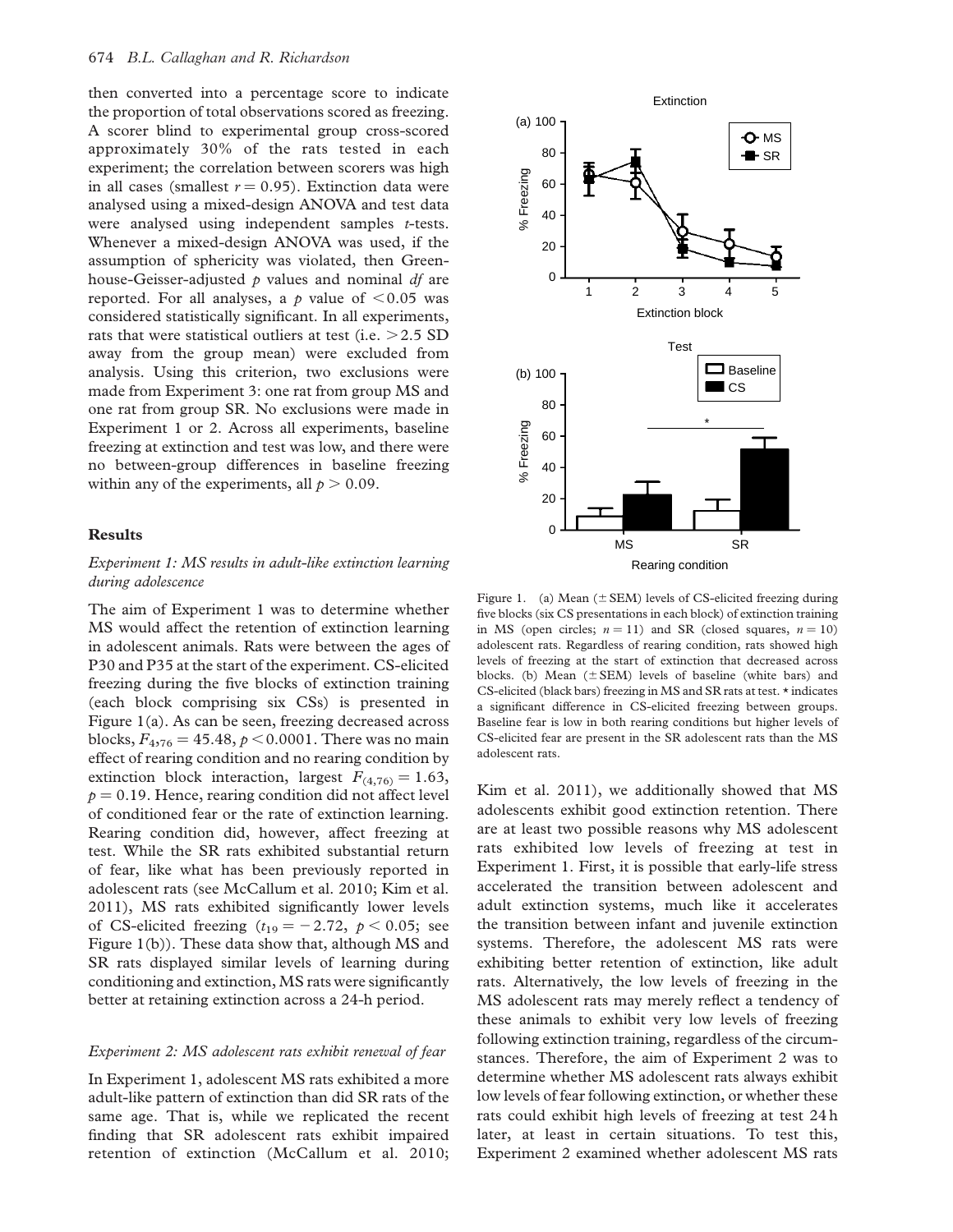exhibit the renewal effect (i.e. a return of fear when tested in a context different from that used in extinction training). Only MS animals were used in this experiment, and animals were between ages of P30 –P35 at the start of the experiment.

Animals were trained in Context A, extinguished in Context B and then tested in either Context A or B. CS-elicited freezing during the five blocks of extinction training is presented in Figure 2(a). The effect of subsequent test context on behaviour during extinction was not significant, nor was the interaction, largest  $F_{(1,14)} = 1.68$ ,  $p = 0.22$ , so the groups were collapsed for this analysis. Levels of freezing were high at the beginning of extinction but decreased substantially by the conclusion of extinction training  $(F_{(4,60)} = 18.1,$  $p = 0.0001$ . Freezing at test depended on the context in which animals were tested. Rats tested in the same context as extinction exhibited low levels of CS-elicited freezing (replicating Experiment 1), while rats tested outside of the extinction context exhibited much higher levels of CS-elicited freezing  $(t_{14} = -3.36, p < 0.01)$ . In other words, MS adolescent



Figure 2. (a) Mean  $(\pm$  SEM) levels of CS-elicited freezing during five blocks (six CS presentations in each block) of extinction training in MS (open circles) adolescent rats. Rats show high levels of fear at the beginning of extinction that decreases across blocks. (b) Mean  $(\pm$  SEM) levels of baseline (white bars) and CS-elicited (black bars) freezing in MS rats tested in the same  $(n = 8)$  or different  $(n = 8)$ context as extinction training. \* indicates a significant difference in CS-elicited freezing between groups. Baseline fear at test is low, regardless of context, but higher levels of CS-elicited fear are present in the MS rats tested in a different context to extinction training.



Figure 3. (a) Mean  $(\pm$  SEM) levels of CS-elicited freezing during five blocks (six CS presentations in each block) of extinction training in MS (open circles,  $n = 7$ ) and SR (closed squares;  $n = 9$ ) preadolescent rats. Rats show high, and similar, levels of fear at the beginning of extinction that decreases across blocks. (b) Mean  $(\pm$  SEM) levels of baseline (white bars) and CS-elicited (black bars) freezing in MS and SR rats during test.  $\star$  indicates a significant difference in CS-elicited freezing between groups. Baseline fear is low in both rearing conditions but higher levels of CS-elicited fear are present in MS pre-adolescent rats than in SR rats of the same age.

rats exhibited the renewal effect indicating that the failure to observe a return of fear in Experiment 1 was not merely due to MS adolescent rats always expressing low levels of CS-elicited freezing following extinction.

# Experiment 3: MS results in early emergence of 'adolescent-like' extinction retention in pre-adolescent rats

In this experiment, we tested whether MS rats exhibit the typical 'adolescent' pattern of extinction (i.e. fear relapse 24 h after extinction) at an earlier developmental stage. MS and SR rats were compared; rats were P27 at the start of the experiment.

CS-elicited freezing during extinction training is presented in Figure 3(a). As can be seen, MS and SR rats exhibited high, and similar, levels of freezing at the start of extinction, which decreased to similar low levels by the end of extinction training. There was a significant effect of extinction block,  $F_{(4, 56)} = 41.21$ ,  $p < 0.0001$ , and no effect of rearing condition or rearing condition by extinction block interaction,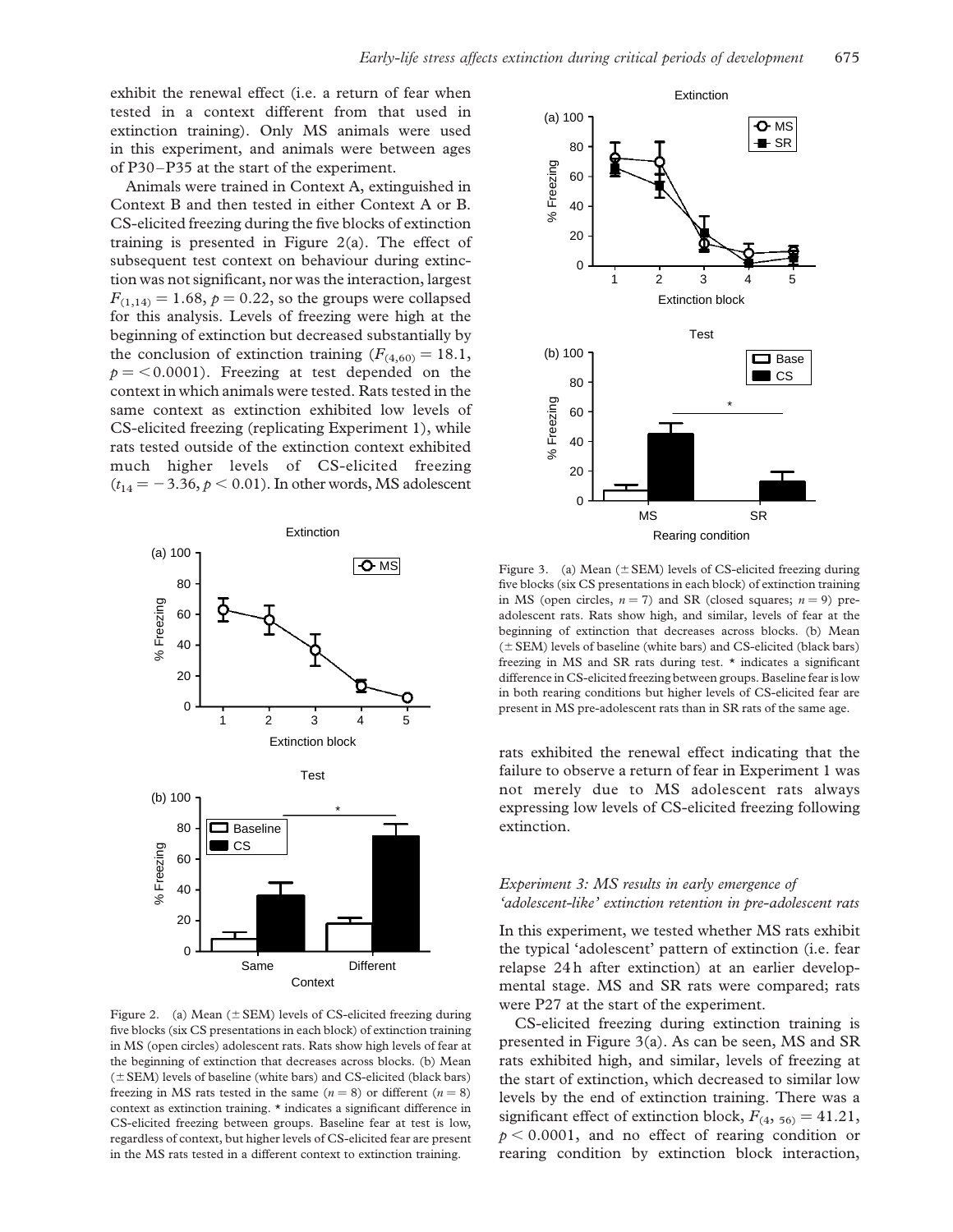largest  $F < 1$ . Rearing condition did, however, affect freezing during test. MS pre-adolescent rats exhibited a higher level of CS-elicited freezing at test than did standard-reared rats of the same age  $(t_{14} = 3.51,$  $p = 0.01$ . Hence, MS rats do show the typical 'adolescent' pattern of extinction (i.e. fear relapse 24 h later), albeit at an earlier stage of development.

# **Discussion**

The results of this series of experiments demonstrate that an adverse early-life experience, MS, leads preadolescent and adolescent rats to exhibit extinction behaviour characteristic of older animals. Specifically, recent research has shown that adolescent rats exhibit markedly impaired extinction retention (i.e. the fear returns at test 24 h later) compared to adult rats (see McCallum et al. 2010; Kim et al. 2011). However, in the present study adolescent rats that had been maternally-separated early in life did not show this return of fear 24 h after extinction; instead, they exhibited good retention of extinction, like what is observed in adult animals. Importantly, the effect of MS on extinction retention occurred independently of changes in fear learning between the two rearing conditions, because MS had no effect on the initial amount of fear learned. Indeed, using these parameters, we have consistently failed to observe an effect of MS on fear learning (the present results; Callaghan and Richardson 2011). We have seen this in P17, P27 and P30–35 rats, suggesting that, using our procedures, MS specifically affects the fear inhibition system while sparing fear learning.

In the present experiments, MS did not abolish the 'adolescent-like' extinction profile, but simply resulted in a leftward shift in the developmental trajectory of this behaviour (i.e. emergence of the adolescent phenotype in pre-adolescence). This finding is consistent with our earlier experiments in which MS accelerated the developmental shift between infant and juvenile extinction phenotypes (Callaghan and Richardson 2011). The results of Experiment 2 demonstrated that the enhanced extinction retention seen in adolescent MS rats was not simply due to an inability of these animals to exhibit fear following extinction, as high levels of fear were evident when they were tested in a different context to extinction training (i.e. the renewal effect was observed).

There are various possible explanations as to why early-life adversity accelerated the developmental transition between the adolescent and adult behavioural phenotypes following extinction. One possibility is that MS accelerated the maturation of neural structures critical for adult-like extinction behaviour, namely, the PFC. As previously mentioned, the PFC is a late developing structure in the rat (e.g. Van Eden and Uylings 1985), and the involvement of the PFC in fear extinction varies depending on the animal's age; although the PFC is critically involved in adult extinction, it is not involved in infant extinction and is only involved in adolescent extinction when animals are given extra extinction training (Kim et al. 2009, 2011). Considering our present and previous (Callaghan and Richardson 2011) findings, that early-life stress results in a more 'adult-like' pattern of extinction in infant and adolescent rats, it is possible that MS speeds up the development of the PFC. Indeed, changes in the PFC have been shown to occur following stress in adult animals (see McEwen 2006, for a review). However, we know considerably less about the effects of early-life stress on the maturation of the PFC. In one recent study, however, Uchida et al. (2010) found that the same MS protocol used here led to increased expression of the splicing variant of the Repressor element-1 silencing transcription factor (REST4) in the medial PFC of P14 rats. Importantly, REST4 regulates genes and microRNAs critical for synaptic plasticity and brain development, the expression of which was also increased following MS (e.g. mir124; Uchida et al. 2010). It is possible then that stress produces changes in the molecular machinery involved in neuronal development and plasticity, subsequently leading to accelerated PFC development and early emergence of later-developing extinction systems.

An alternative possibility to stress accelerating PFC development is that adolescent MS rats may be achieving adult-like extinction behaviour via a slightly different mechanism, i.e. via different neural circuitry, than adult rats. In other words, it is possible that stress permits the utilisation of different brain regions to achieve the same behaviour. Indeed, there are examples in the literature whereby learning can occur via activation of compensatory neural pathways when the integrity of the primary learning pathway is damaged or inactive (e.g. Poulos et al. 2010). Although it is currently unclear which alternate brain regions may be able to compensate for PFC involvement in fear extinction, it is likely that such areas would be stress responsive and may become functional earlier in development than the PFC. Differentiation of these two possibilities should be addressed in future studies.

It is presently unclear what the functional consequences of early emerging adolescent-like extinction in MS rats might be. While it is clear that many psychological disorders emerge in the adolescent years, most adolescents transition through this stage without developing persistent problems (Kessler et al. 2005; Costello et al. 2011). This suggests that in addition to some universal factors that increase risk for the adolescent population as a whole, there are also specific factors which heighten individual risk for adolescent mental health problems (Casey et al. 2011). Given that recent research has shown that adolescent rats have impaired extinction retention, relative to both younger and older animals (McCallum et al. 2010;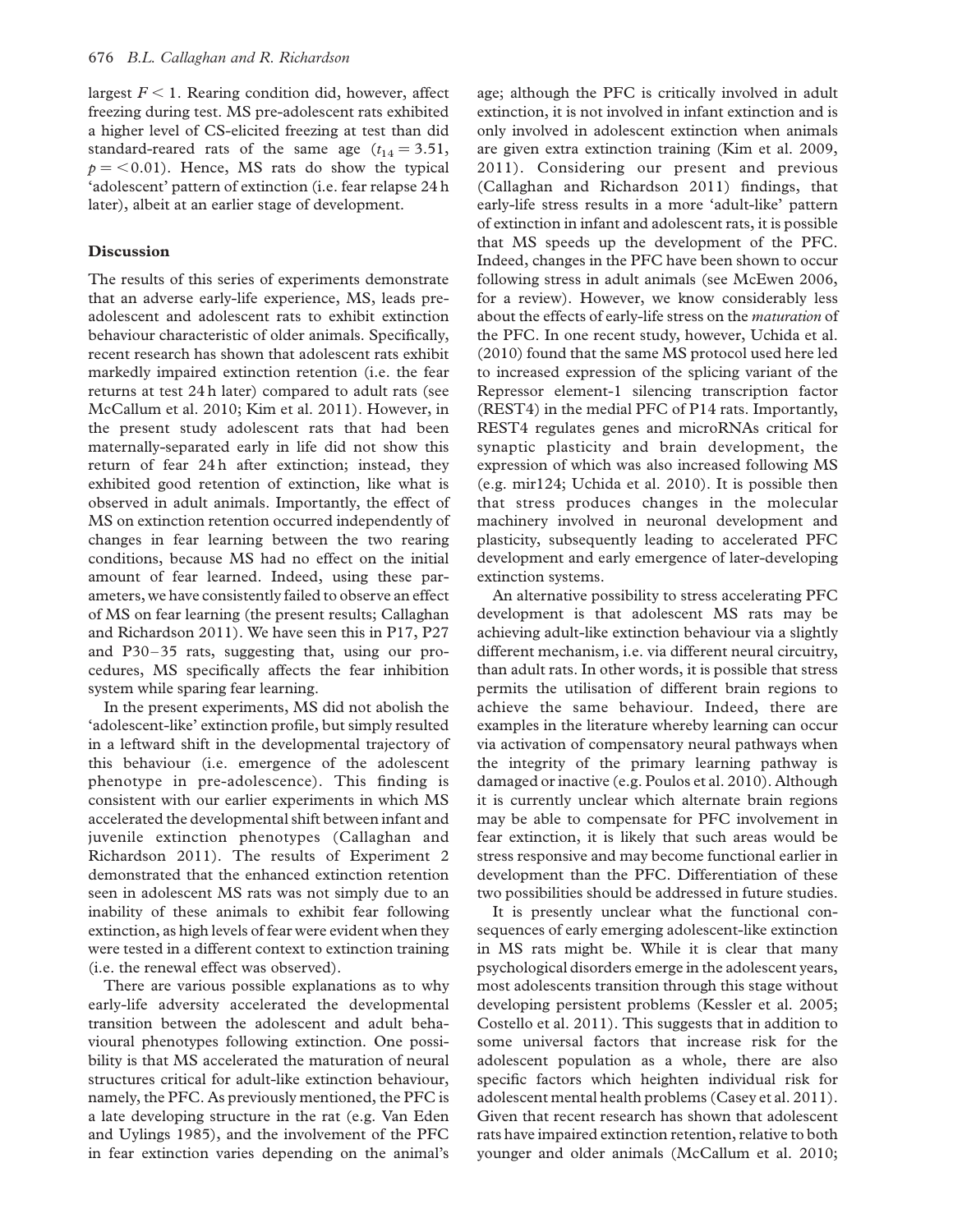Kim et al. 2011), this could act as a universal predisposing factor to the emergence of anxiety symptoms and other mental health problems at this stage of development. However, whether additional factors (e.g. early-life stress) interact with the changes in extinction during adolescence to heighten individual risk for anxiety symptoms remains a relatively unexplored area, despite the well-known fact that early abuse, trauma and neglect increase the risk for later emerging psychopathology (e.g. Heim and Nemeroff 2001, 2002; Repetti et al. 2002; Chapman et al. 2004; Lupien et al. 2009). Interestingly, in the present experiments, we showed that adolescent rats exposed to early-life MS stress actually exhibited enhanced retention of extinction relative to their nonstressed peers. While high rates of fear relapse following extinction are generally considered to reflect anxious and maladapted behaviour, good extinction retention, like that seen in stressed adolescent rats, is generally considered indicative of good adjustment. What these results might indicate then is that adolescent rats are actually more resilient to adverse events following early-life adversity. Indeed, previous research has shown that exposure to stressful experiences early in life can 'inoculate' individuals against stress experienced later in life. For example, adolescent males who reported experiencing higher numbers of previous stressful events showed the lowest levels of cardiovascular reactivity to presently experienced stress (Boyce and Chesterman 1990). Also, monkeys exposed to the stressful experience of high foraging demand in infancy exhibited a diminished hypothalamic – pituitary –adrenal axis response to stress in adulthood (Parker et al. 2006). In fact, it has been argued that, rather than promoting resilience to all situations, early-life stress prepares individuals to function adaptively specifically in subsequent stressful situations, while impairing their ability to function under non-stressful conditions (e.g. Ricon et al. 2012). To illustrate that point, Ricon and colleagues exposed rats to neonatal MS  $(P7-14)$  and then exposed those rats to a learning task in adulthood which occurred after experiencing either a period of unpredictable chronic stress or after no stress. It was found that those animals tested after a second stressor in adulthood performed better on the learning task than animals not exposed to the additional stressor, and exhibited similar performance on the learning task to rats that were never stressed. In contrast, the rats exposed to the single MS stressor exhibited impaired performance relative to non-stressed controls. Hence, it is possible that MS in the current studies led to enhanced resilience to a second stressful experience (fear conditioning and extinction) in adolescence.

While it is possible that MS rats in the current experiments exhibited increased resilience to stress, such an explanation fails to account for the results of Experiment 3. In that experiment, it was shown that the adolescent profile of extinction is not abolished, but is merely brought forward in development to be expressed in pre-adolescence. Those findings suggest that rather than promoting 'resilience' to a second stressor in adolescence, early-life stress was instead accelerating the normal developmental trajectory of extinction behaviour, such that adult-like extinction was apparent in adolescent rats. Based on those results, perhaps a more likely alternative is that early-life stress is maladaptive because it alters the developmental timing of the fear inhibition system. Indeed, precise developmental timing has been shown to be critical for the proper functioning of perceptual systems. For example, early visual stimulation of the quail embryo was shown to accelerate development of the visual system, allowing hatched quails to utilise visual information at earlier stages of development than nonstimulated chicks (Lickliter 1990a,b). However, in those studies, the premature development of the visual system came at a cost; chicks that received the prenatal visual stimulation were impaired in their responsiveness to auditory maternal cues. Such results suggest that the staggered development of different perceptual modalities is actually adaptive for the animal, serving to limit sensory load and reduce the competition between developing sensory systems (Turkewitz and Kenny 1982, 1985; Lickliter 2000). Hence, the early maturation of the adolescent extinction system in postnatally stressed pre-adolescent rats, and possibly accelerated maturation of the brain regions which support mature extinction (i.e. the PFC), may have negative outcomes for concurrently developing neural and behavioural systems which could ultimately increase risk for psychopathology. Although speculative, there are many intriguing potential implications of this idea. For example, while early-life stress accelerates the development of extinction in aversive learning procedures, it may negatively affect extinction learning of appetitive conditioning. This is an important question to examine, because substance abuse disorders are a common diagnosis during adolescence (Costello et al. 2011), and substance abuse is highly comorbid with mood and anxiety disorders (Merikangas and Kalaydjian 2007; Kessler and Wang 2008).

One limitation of the current set of experiments is that the lack of adult comparison groups prevents us from making conclusive statements regarding the behavioural phenotype of MS adolescent rats as 'adultlike'. However, across numerous experiments, using similar conditioning procedures as ours, adult rats have been shown to exhibit good extinction retention when tested 24h following extinction training, evidenced by low levels of conditioned fear at test (McCallum et al. 2010; Kim et al. 2011; Quirk 2002). Further, there are now several studies which show that adolescent rats are impaired in retaining an extinction memory across a 24-h period relative to adult animals,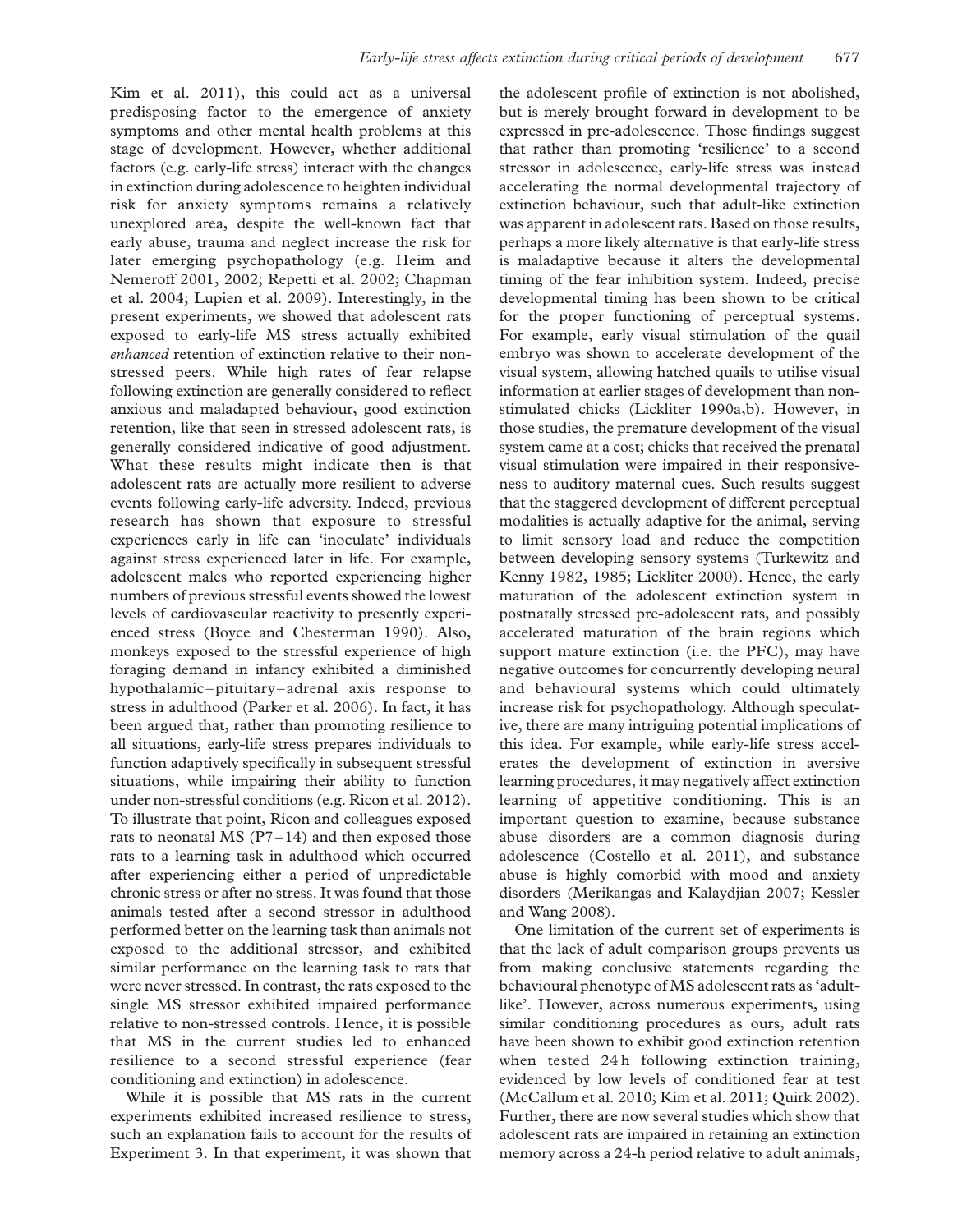i.e. the adolescent rats display higher levels of freezing than adult rats at test (Kim et al. 2011; McCallum et al. 2010). Importantly, in the current experiments, MS adolescent rats were freezing at low levels during test indicating good extinction retention, which is what would be expected in adult rats under normal conditions. Hence, the higher levels of freezing in adolescent SR rats can be considered as relatively poor extinction retention, which is what would be expected in typically developing adolescent animals.

We have provided clear evidence that MS early in life leads to an early emergence of adolescent-like extinction behaviours while preserving the ability of these animals to exhibit fear relapse following extinction. While it is still unclear whether these altered behaviours in MS adolescent animals are adaptive or maladaptive, ultimately, what these studies illustrate is that early-life environments have a strong and lasting impact on the developing organism, affecting behaviours which are important for the function and survival of the animal across the lifespan. Further research is clearly needed to quantify the effect of MS on the neural development of the PFC in adolescent animals and the functionality of altered extinction behaviours in different learning procedures (i.e. appetitive learning). Through further research into these areas we may be able to gain greater insight into how the early-life environment programmes the animal to develop along a trajectory towards health or illness.

#### Acknowledgements

This research was supported by Australian Research Council Discovery Project Grant (DP0985554) to RR and by an Australian Postgraduate Award to BLC. Financial disclosures: Neither of the authors have any financial disclosures.

Declaration of interest: The authors report no conflicts of interest. The authors alone are responsible for the content and writing of the paper.

#### References

- Australian code of practice for the care and use of animals for scientific purposes. 2004. 7th ed., Canberra (Australia): Australian Government Publishing Service.
- Bouton ME. 1993. Context, time and memory retrieval in the interference paradigms of Pavlovian learning. Psychol Bull  $114.80 - 99$
- Boyce WE, Chesterman E. 1990. Life events, social support, and cardiovascular reactivity in adolescence. J Dev Behav Paediatr 11:105–111.
- Callaghan BL, Richardson R. 2011. Maternal separation results in early emergence of adult-like fear and extinction learning in infant rats. Behav Neurosci 125:20–28.
- Casey BJ, Ruberry EJ, Libby V, Glatt CE, Hare T, Soliman F, Duhoux S, Frielingsdorf H, Tottenham N. 2011. Transitional and translational studies on risk for anxiety. Depress Anxiety 28:18–28.
- Chapman D, Whitfield C, Felitti V, Dube S, Edwards V, Anda R. 2004. Adverse childhood experiences and the risk of depressive disorders in adulthood. I Affect Disorders 82:217-225.
- Costello EJ, Copeland W, Angold A. 2011. Trends in psychopathology across the adolescent years: What changes when children become adolescents, and when adolescents become adults? J Child Psychol Psychiatry 52:1015–1025.
- Cunningham MG, Bhattacharyya S, Benes FM. 2002. Amygdalocortical sprouting continues into early adulthood: Implications for the development of normal and abnormal function during adolescence. J Compar Neurol 453:116–130.
- Delgado MA, Olsson A, Phelps EA. 2006. Extending animal models of fear conditioning to humans. Biol Psychiatry 73:39–48.
- Fanselow MS. 1980. Signalled shock-free periods and preference for signalled shock. J Exp Psychol; Animal Behav Process 6:65–80.
- Gogolla N, Caroni P, Lüthi A, Herry C. 2009. Perineuronal nets protect fear memories from erasure. Science 325:1258–1261.
- Heim C, Nemeroff CB. 2001. The role of childhood trauma in the neurobiology of mood and anxiety disorders: Preclinical and clinical studies. Biol Psychiatry 49:1023–1039.
- Heim C, Nemeroff CB. 2002. Neurobiology of early-life stress: Clinical studies. Semin Clin Neuropsychol 7:147–159.
- Kessler RC, Berglund R, Demler O, Jin R, Merikangas KR, Walters EE. 2005. Lifetime prevalence and age-of-onset distributions of DSM-IV disorders in the national comorbidity survey replication. Arch Gen Psychiatry 62:593–602.
- Kessler RC, Wang CS. 2008. The descriptive epidemiology of commonly occurring mental disorders in the United States. Annu Rev Public Health 29:115–129.
- Kim JH, Hamlin AS, Richardson R. 2009. Fear extinction across development: The involvement of the medial prefrontal cortex as assessed by temporary inactivation and immunohistochemistry. J Neurosci 29:10802–10808.
- Kim JH, Richardson R. 2007a. A developmental dissociation in reinstatement of an extinguished fear response in rats. Neurobiol Learn Mem 88:48–57.
- Kim JH, Richardson R. 2007b. A developmental dissociation of context and GABA effects on extinguished fear in rats. Behav Neurosci 121:131 –139.
- Kim JH, Richardson R. 2010. New findings on extinction of conditioned fear early in development: Theoretical and clinical implications. Biol Psychiatry 67:297–303.
- Kim JH, Li S, Richardson R. 2011. Immunohistochemical analyses of long-term extinction of conditioned fear in adolescent rats. Cereb Cortex 21:530–538.
- Lickliter R. 2000. The role of sensory stimulation in perinatal development: Insights from comparative research of the highrisk infant. Dev Behav Paediatrics 21:437–447.
- Lickliter R. 1990a. Premature visual stimulation accelerates intersensory functioning in bobtail quail neonates. Dev Psychobiol 23:15–27.
- Lickliter R. 1990b. Premature visual experience facilitates visual responsiveness in bobtail quail neonates. Infant Behav Dev 13: 487 –496.
- Lupien SJ, McEwen BS, Gunnar MR, Heim C. 2009. Effects of stress throughout the lifespan on brain, behaviour and cognition. Nat Rev Neurosci 10:434–445.
- McCallum J, Kim JH, Richardson R. 2010. Impaired extinction retention in adolescent rats: Effects of D-cycloserine. Neuropsychopharmacology 35:2134–2142.
- McEwen BS. 2006. Physiology and neurobiology of stress and adaptation: Central role of the brain. Physiol Rev 87:873–904.
- Merikangas KR, Kalaydjian A. 2007. Magnitude and impact of comorbidity of mental disorders from epidemiologic surveys. Curr Opin Psychiatry 20:353–358.
- Morgan MA, Romanski LM, LeDoux JE. 1993. Extinction of emotional learning: Contribution of the medial prefrontal cortex. Neurosci Lett 163:109–113.